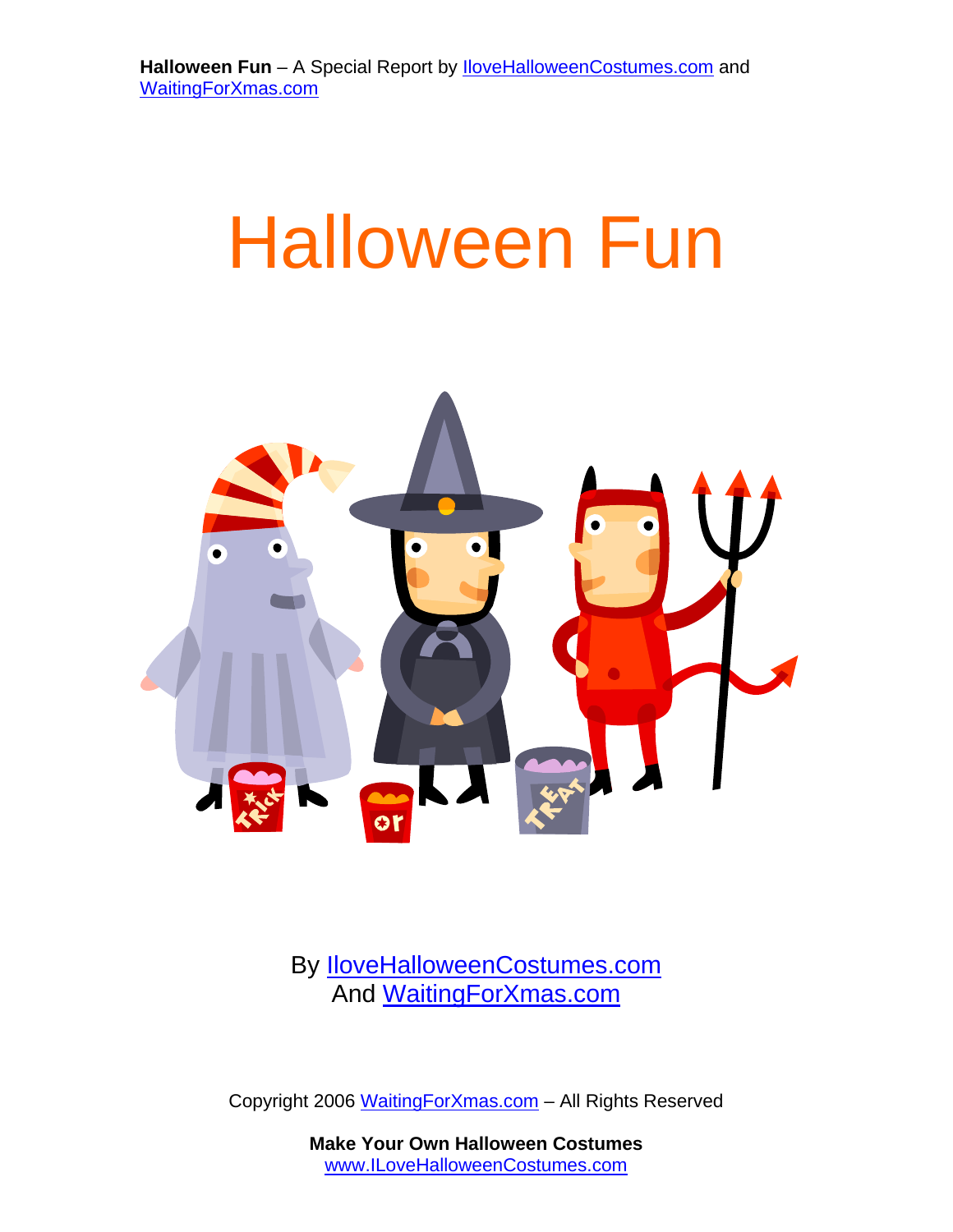# **Welcome**

<span id="page-1-0"></span>Welcome to our special Halloween report and thank you for your interest in [WaitingForXmas.com.](http://www.waitingforxmas.com/)

The days in December leading up to Christmas are so fun and exiting for a child, but the wait can also be pretty long. Now you can make the wait fun, exciting and keep the kids entertained with new crafts, activities and recipes every single day until Christmas Eve.

While Christmas is still a good ways away, Halloween is right around the corner. And that's exactly why we put this guide together for you. Halloween is such a great Holiday for kids. When else do they get to dress up in fun costumes, pretend to be a princess or a superhero and then walk around town collecting candy?

#### **Halloween Was Made For Kids!**

We hope you and your kids will enjoy the crafts, recipes, games and decorating ideas in this report. If you are interested in making your child's Halloween costume we recommend

[www.ILoveHalloweenCostumes.com](http://www.ilovehalloweencostumes.com/)

It's a great ebook stuffed with over 90 easy-to-make Halloween Costume ideas.

Nicole Dean Susanne Myers

Nicole Dean & Susanne Myers

Copyright 2006 WaitingForXmas.com – All Rights Reserved

**Make Your Own Halloween Costumes**  www.ILoveHalloweenCostumes.com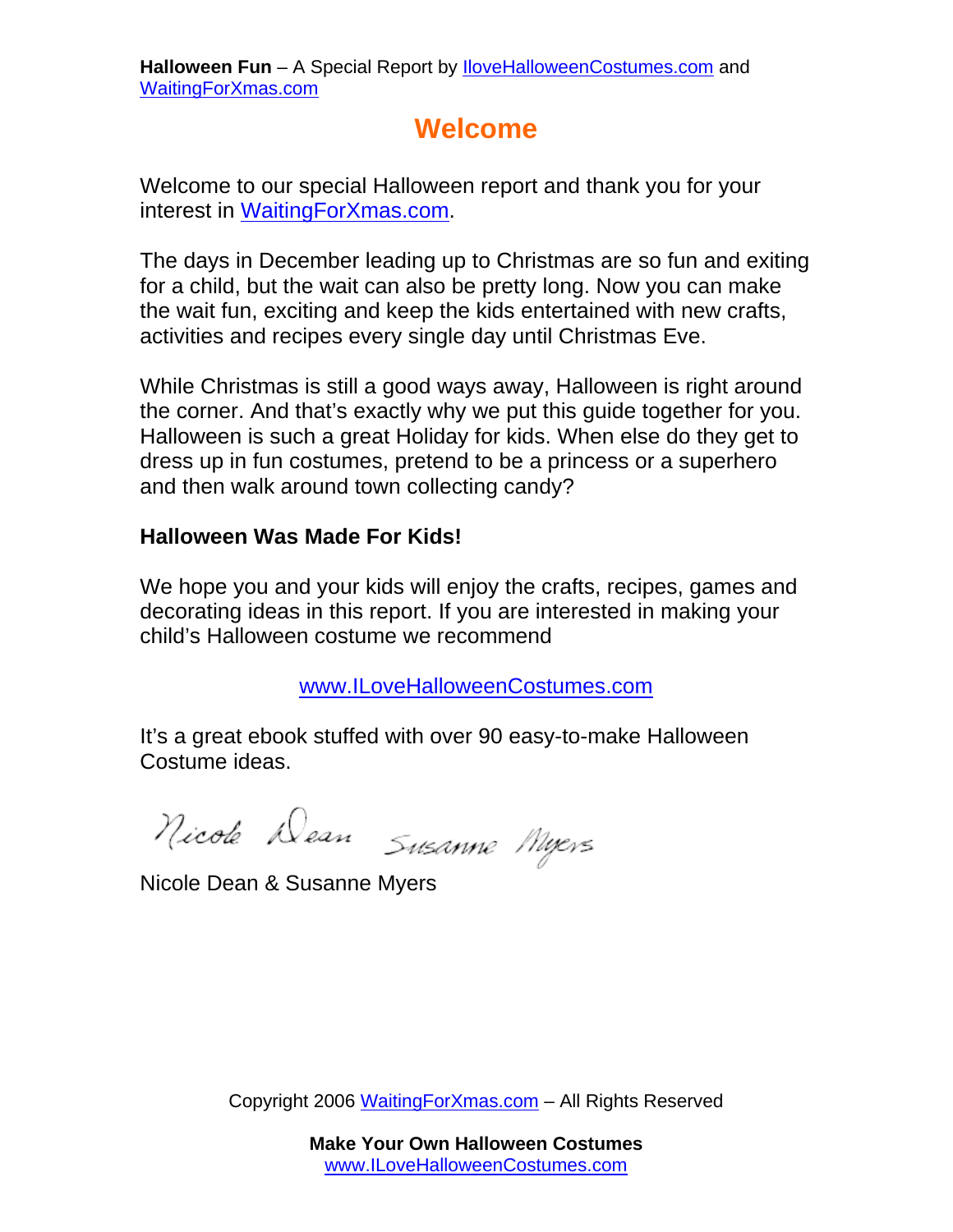# **Table of Contents**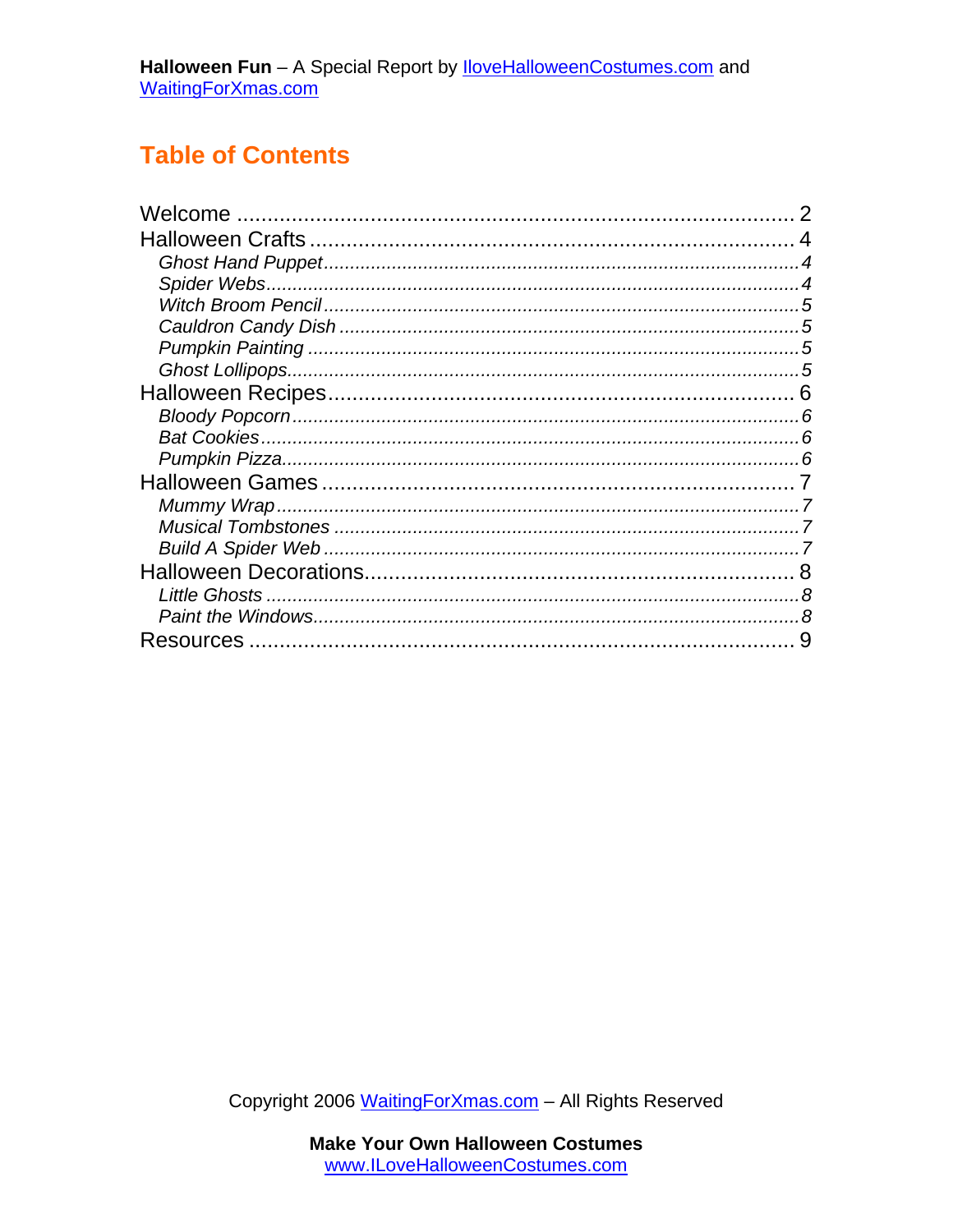# **Halloween Crafts**

<span id="page-3-0"></span>"Is it time to go trick-or-treating yet?"

Waiting for sunset on October 31st can be tough for a child. Make the wait easier (and more fun) by making some Halloween crafts together. Of course you can start making these crafts a few weeks earlier and use them to decorate the house for Halloween.

# **Ghost Hand Puppet**

Kids love playing with puppets and there's hardly an easier puppet to make than a ghost. All you need is a white paper towel, or a white handkerchief, a rubber band and a black marker.

Ask your child to spread out her thumb and pinky, but keep the 3 other fingers together. Drape the paper towel over her hand and secure the rubber band around the three fingers. This will be the ghost's head; the thumb and pinkie form the arms. Draw eyes and a mouth on the paper towel and the little ghost puppet is finished.

# **Spider Webs**

What would Halloween be without spiders and spider webs? Make these cute little spider webs with the kids and hang them in the window. All you need are 3 craft or clean popsicle sticks and some white or black yarn.

Take two of the craft sticks and glue them together to form a cross. Glue the 3rd one right in the middle, forming a star shape. Tie one end of the yarn around one of the craft sticks in the center. Start weaving it over one craft stick and under the other. Keep going around, forming your spider web. Make sure you leave at least 1/4th inch of the craft sticks sticking out and secure the loose end by tying it to one of the craft sticks. Glue a small plastic spider in the center and hang your spider web up.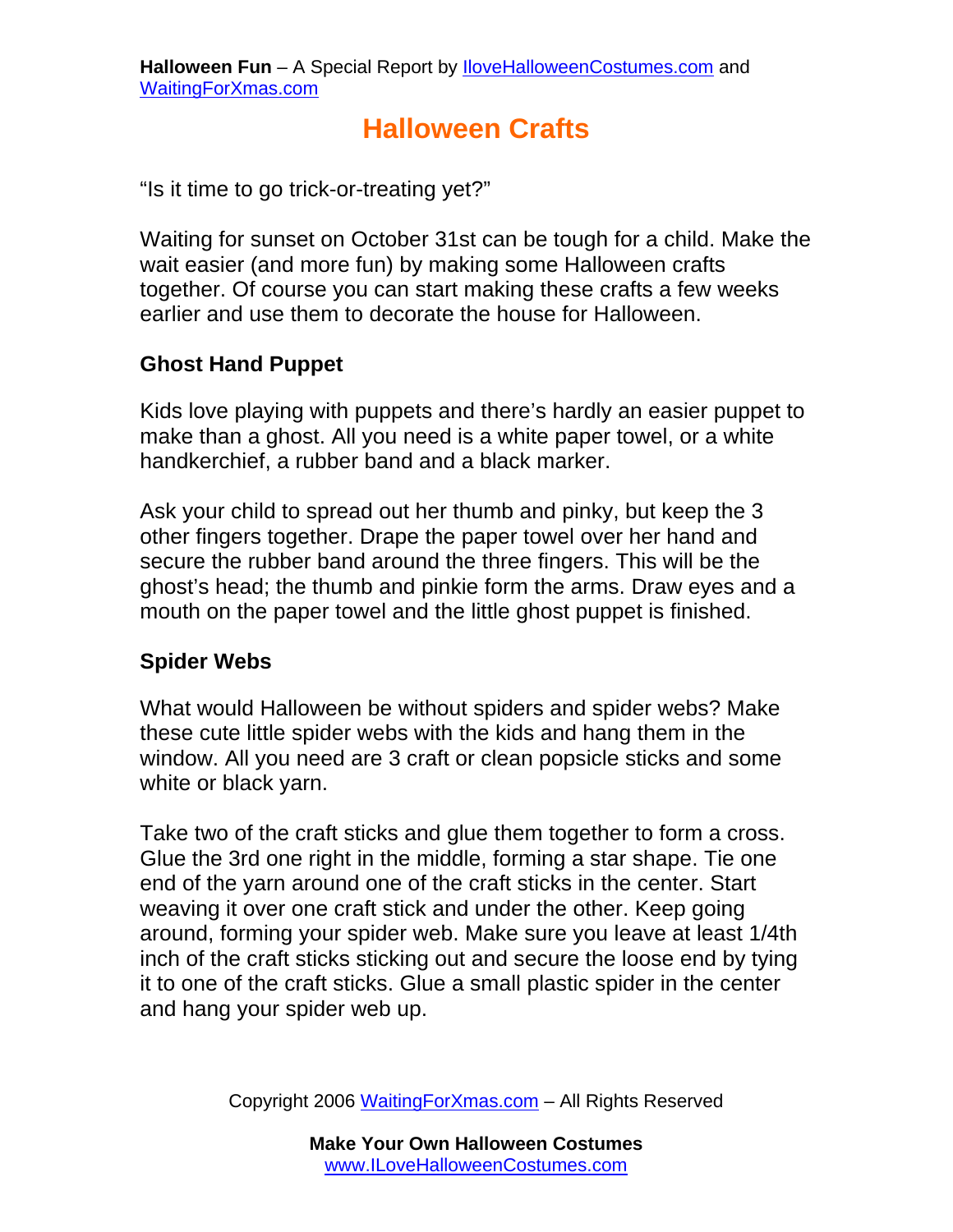#### <span id="page-4-0"></span>**Witch Broom Pencil**

Witch broom pencils make a cute Halloween gift that doesn't involve candy. You can turn any pencil into a witch's broom with a handful of household items. All you need is a regular pencil, some small twigs out of the yard, some string and a little glue.

Break the twigs into equal lengths pieces and line them up around the unsharpened end of a pencil. Make it look like an old fashioned broom. Secure the wigs with string, and then apply a thick layer of glue to keep it all in place.

#### **Cauldron Candy Dish**

To make this cute cauldron candy dish, start with an empty round plastic container (like a cool-whip container). Clean it, dry it, and then paint it black. Paint three small wooden balls black as well. After the paint is dry, glue the balls to the bottom of your plastic container. Add a handle made out of wire if you'd like and your candy dish cauldron is done. Just add some of your favorite Halloween candy.

## **Pumpkin Painting**

Carving funny or scary faces into a pumpkin is a lot of fun, but it also gets quite messy and small kids can't really do much since there's a knife involved. Buy a few small pumpkins instead, or in addition to the big carving pumpkin. Use permanent pens or acrylic paint to draw funny faces on your mini-pumpkins.

## **Ghost Lollipops**

Dress up the lollipops you are giving away for Halloween by wrapping a white tissue or small piece of fabric over them. Secure it with a piece of string or a rubber band. Take a black marker and draw eyes and a round mouth on the ghost's face.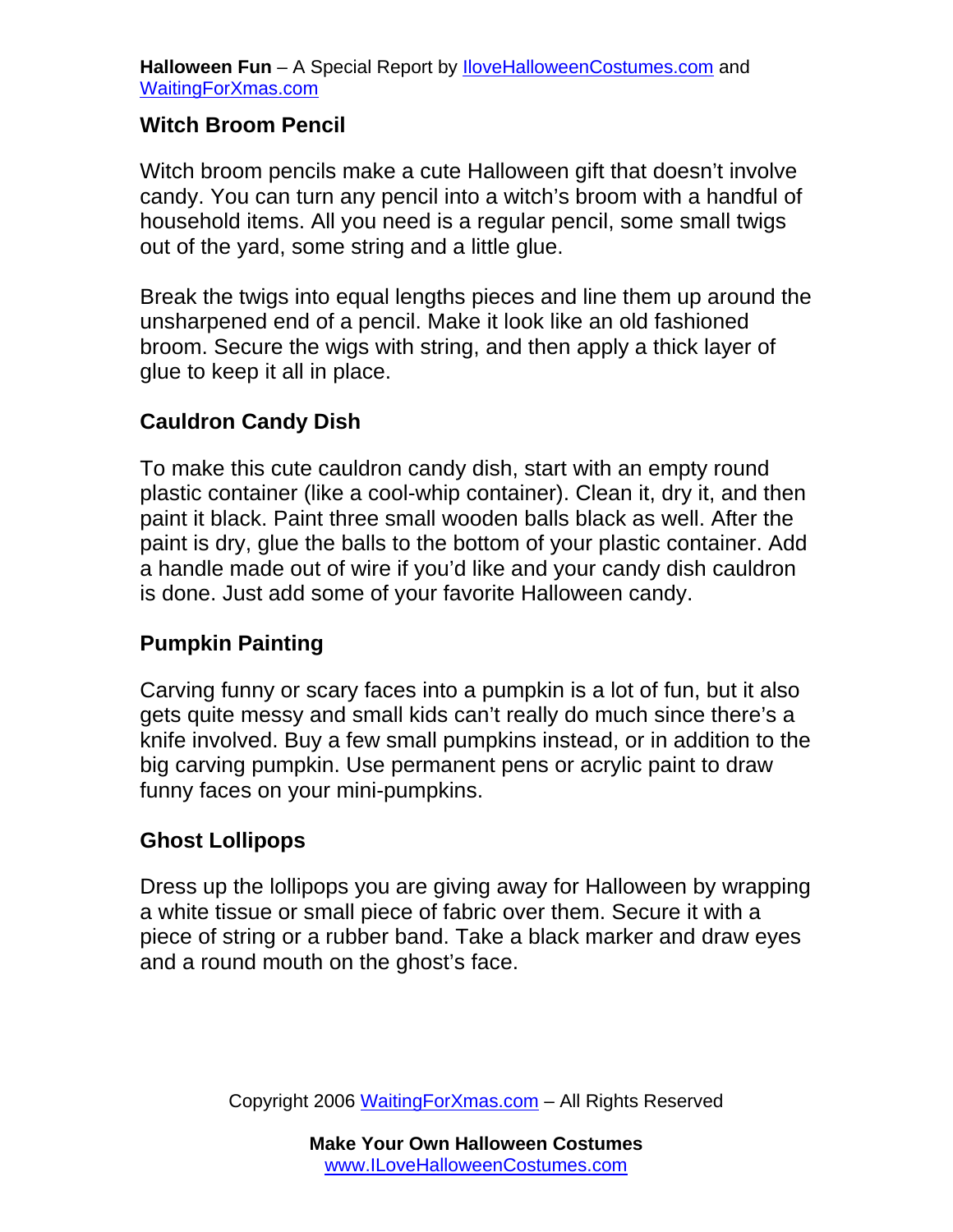# **Halloween Recipes**

## <span id="page-5-0"></span>**Bloody Popcorn**

- Popped Popcorn
- Melted Butter
- Red Food Coloring

Prepare your popcorn and melt your butter to go over the popcorn. Add some red food coloring to the melted butter. Pour the mixture over the popcorn and serve.

## **Bat Cookies**

Make a batch of your favorite sugar cookie dough, or use a pack of refrigerated dough from your grocery store. Roll out the dough and cut out bat shapes. Use a bat-shaped cookie cutter, or cut them freehand.

Melt some dark chocolate and brush it on the bat cookies. Of course you could also dip one side of the cookie in the melted chocolate. Set the cookies on some wax paper until the chocolate has a chance to harden. After that they are ready to eat or store in an airtight container.

## **Pumpkin Pizza**

Start with your favorite pizza dough or a ready-made crust. Top it with pizza sauce and your favorite toppings. Add a layer of cheddar cheese on top. Then use slices of green pepper to make the ridges of the pumpkin – you'll arrange them in ( ) shapes around the pizza pan. Use pepperoni slices or red and yellow peppers cut to shape to form the pumpkin's face. Bake as usual.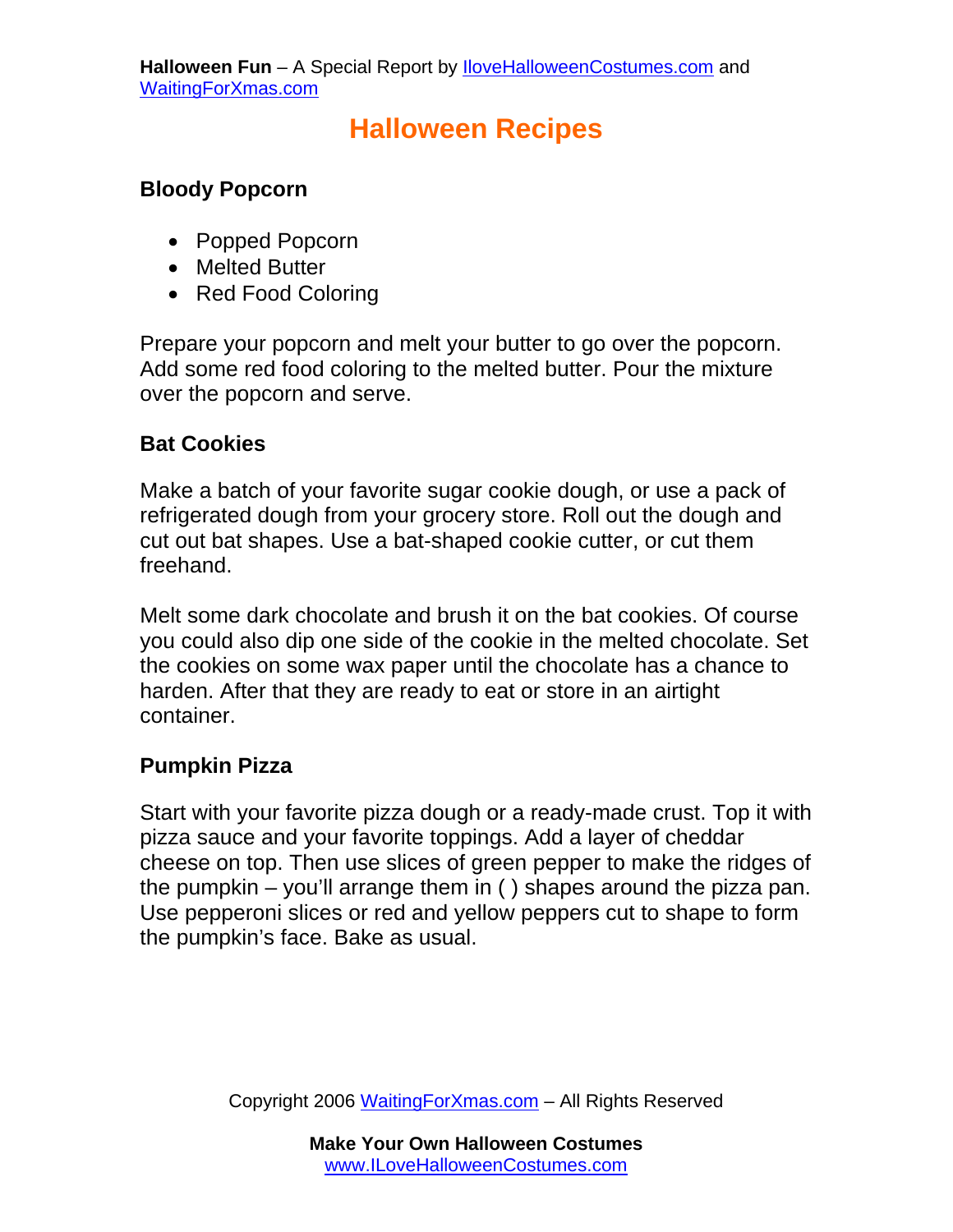# **Halloween Games**

<span id="page-6-0"></span>Are you hosting a Halloween party for the kids this year? Here are some great Halloween games the kids will love playing.

## **Mummy Wrap**

Grab a few rolls of toilet paper and match the kids up in pairs. Of course you could also have them choose partners. Ask each pair to pick, which one of them will be, the mummy and who will do the wrapping. Then  $-$  you guessed it  $-$  have one of the wrap the toilet paper around the other, creating a mummy.

You can either make it a contest of speed or one of creativity. For the first, the team that has a completely wrapped mummy first wins. For the second contest, the kids take as long as they need to and you get to play judge and pick the best looking mummy.

## **Musical Tombstones**

Musical Tombstones works exactly like musical chairs. Turn your chairs into tombstones by covering the backrest of each chair with a paper grocery bag. Use a maker to draw RIP on it.

Set up one less chair than you have kids playing the game. Have them walk around the chairs while playing Halloween music. When you stop the music, each child will try to sit down on a chair. The child without a chair is out of the game. Remove one chair and repeat. Continue playing until only one child and one chair are let.

#### **Build a Spider Web**

All you need for this fun game is a ball of black yarn and a few kids. Have everyone stand around in a circle. Ask one child to hold one end of the string and then toss the ball to another kid. Each child holds on the string and then tosses it to someone else. Before you know it you'll have a great spider web.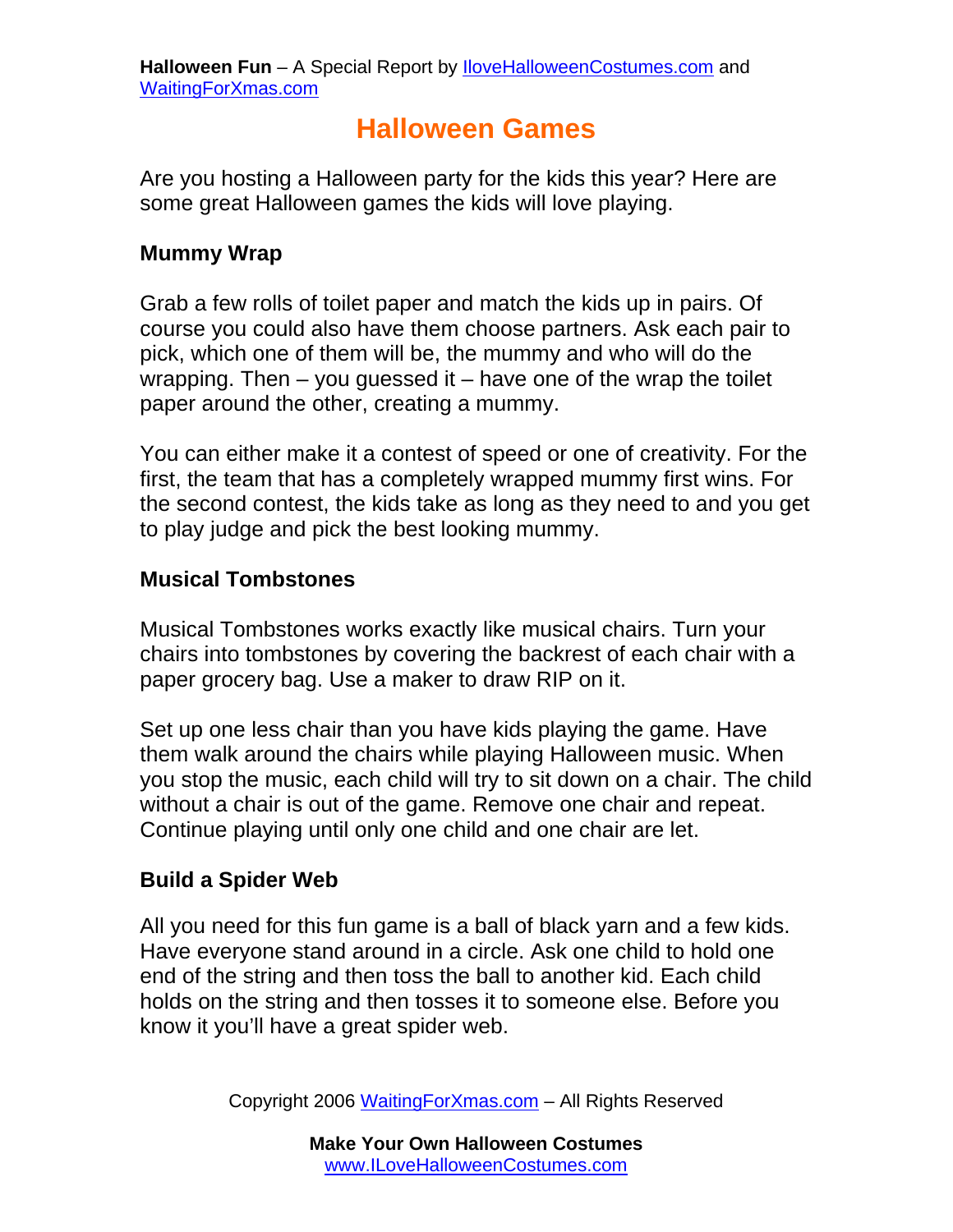# <span id="page-7-0"></span>**Halloween Decorations**

Decorating the house for Halloween has always been one of our favorite family activities this time of the year. Here are simple ideas you and your kids can try.

#### **Little Ghosts**

Cut square pieces of white fabric. Make a ball out of batting, some old pantyhose or some tissue paper. Put it in the center of the fabric square and wrap the fabric around. Secure with a piece of string. This will be your little ghost. Use a black marker to draw the ghost's mouth and eyes on. Thread some string or fishing line through a needle and run a stick through the top of your ghost's head. Tie it off and use the string or fishing line to hang it up.

These little ghosts look cute hanging in bushes and trees outside, hanging in a window, or you can make a ghost mobile out of a few of them.

#### **Paint the Windows**

Get some window paint and let the kids decorate. Have them draw ghost and pumpkins and write "boo" on the windows. If actual paint sounds too messy, go to your local craft store and pick out a few sheets of Halloween window stickers and use them to decorate the windows. There are quite a few static stickers available now that you can use for years to come.